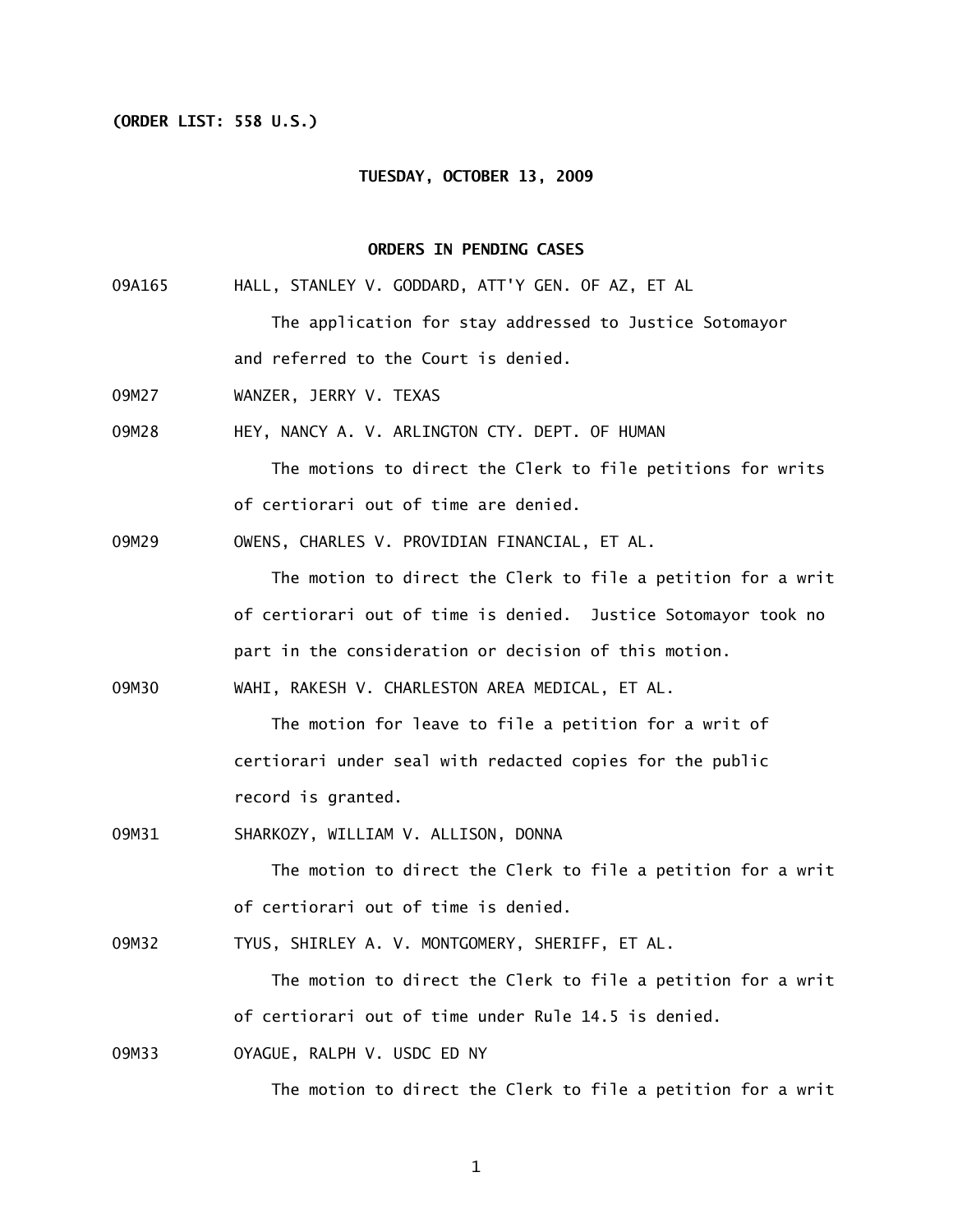of certiorari out of time is denied. Justice Sotomayor took no part in the consideration or decision of this motion.

132, ORIG. ALABAMA, ET AL. V. NORTH CAROLINA

 The Exceptions to the Report of the Special Master are set for oral argument in due course.

- 09-5713 O'DWYER, ASHTON R. V. BECNEL, DANIEL E., ET AL.
- 09-5763 JAMES, DANIEL C. V. OKLAHOMA
- 09-6392 ROUSE, LEON R. V. DEPT. OF STATE, ET AL.
- 09-6442 IN RE JAMES E. LEAF

 The motions of petitioners for leave to proceed *in forma pauperis* are denied. Petitioners are allowed until November 3, 2009, within which to pay the docketing fees required by Rule 38(a) and to submit petitions in compliance with Rule 33.1 of the Rules of this Court.

## **CERTIORARI GRANTED**

08-1341 UNITED STATES V. MARCUS, GLENN

 The petition for a writ of certiorari is granted. Justice Sotomayor took no part in the consideration or decision of this petition.

08-1394 SKILLING, JEFFREY K. V. UNITED STATES

09-38 HEALTH CARE SERVICE CORP. V. POLLITT, JULI A., ET AL.

The petitions for writs of certiorari are granted.

09-5327 HOLLAND, ALBERT V. FLORIDA

 The motion of petitioner for leave to proceed *in forma pauperis* and the petition for a writ of certiorari are granted.

# **CERTIORARI DENIED**

- 08-1211 CHURCH HOMES, INC. V. NLRB
- 08-1356 KIM, SUNGWOOK V. HOLDER, ATT'Y GEN.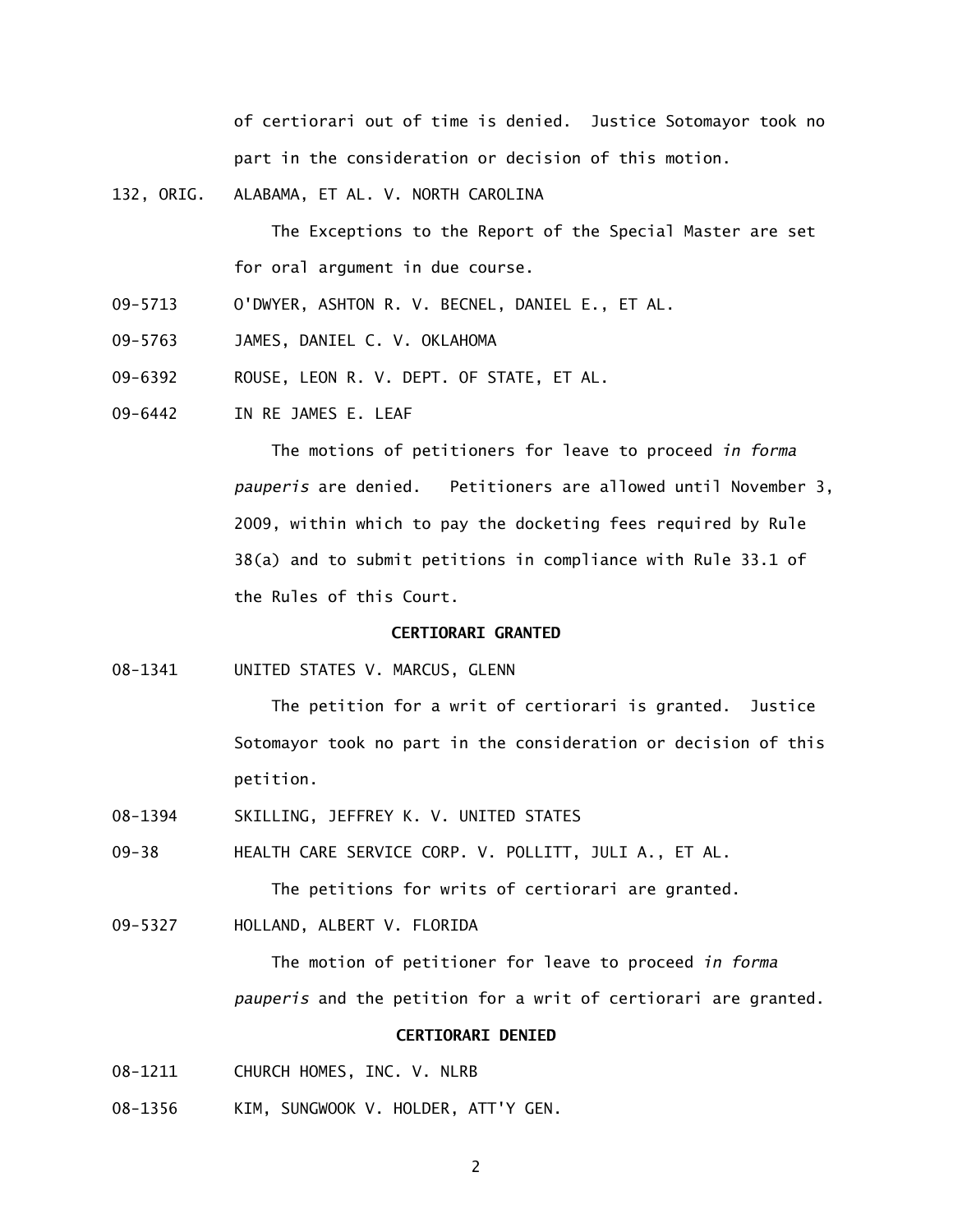- 08-1395 WALLACE, LEN, ET AL. V. MONTANA, ET AL.
- 08-1476 LOVING, DWIGHT J. V. DEPT. OF DEFENSE, ET AL.
- 08-1478 KURJI, HUSAIN R. V. HOLDER, ATT'Y GEN.
- 08-1482 MINCEY, TOMMY Z. V. UNITED STATES
- 08-1530 SIRMONS, MATTHEW, ET AL. V. WILLIAMS, MELANIE
- 08-9822 BAGLEY, BERNARD V. SOUTH CAROLINA
- 08-10386 RODRIGUEZ, GARY L. V. UNITED STATES
- 08-10699 FAYALL, WALTER V. UNITED STATES
- 08-10799 POE, AARON D. V. UNITED STATES
- 08-10814 ALBERICO, LYNN M. V. UNITED STATES
- 08-10862 CASTEL, REGINALD V. HOLDER, ATT'Y GEN.
- 09-23 SMITH, RICHARD A. V. UNITED STATES
- 09-32 BARRETT, JOHN A., ET UX. V. UNITED STATES
- 09-53 KELLEY, WILLIAM H. V. FLORIDA
- 09-133 MORTERS, RONALD W. V. BARR, CHARLES H., ET AL.
- 09-139 EVERSON, JACQUELINE V. LIBERTY MUTUAL ASSURANCE CO.
- 09-140 RUSHING, JAMES R. V. KELLY, SUPT., MS
- 09-145 BARSCH, EDWARD A. V. O'TOOLE, MICHAEL, ET AL.
- 09-146 ANDERSON, LENNON V. VANGUARD CAR RENTAL USA
- 09-149 WALKER, JOHNNIE V. GEICO GEN. INS. CO., ET AL.
- 09-161 MILLER, ANDREW J. V. VILLEGAS, MIGUEL, ET AL.
- 09-164 RICHMOND, GARY V. PEACEHEALTH, ET AL.
- 09-165 WHITEHEAD, WILLIAM H. V. BRADLEY, ARANT, ROSE & WHITE
- 09-171 HALLIWELL, MICHAEL, ET AL. V. SUPERIOR COURT OF CA, ET AL.
- 09-172 HALLIWELL, MICHAEL, ET AL. V. SUPERIOR COURT OF CA, ET AL.
- 09-177 BENNETT, DANNY M., ET AL. V. HENDRIX, DENNIS L., ET AL.
- 09-179 HOFMEISTER, GEORGE, ET UX. V. CINCINNATI INSURANCE CO.
- 09-180 TYLER HILL CORP. V. YAKIN, SARA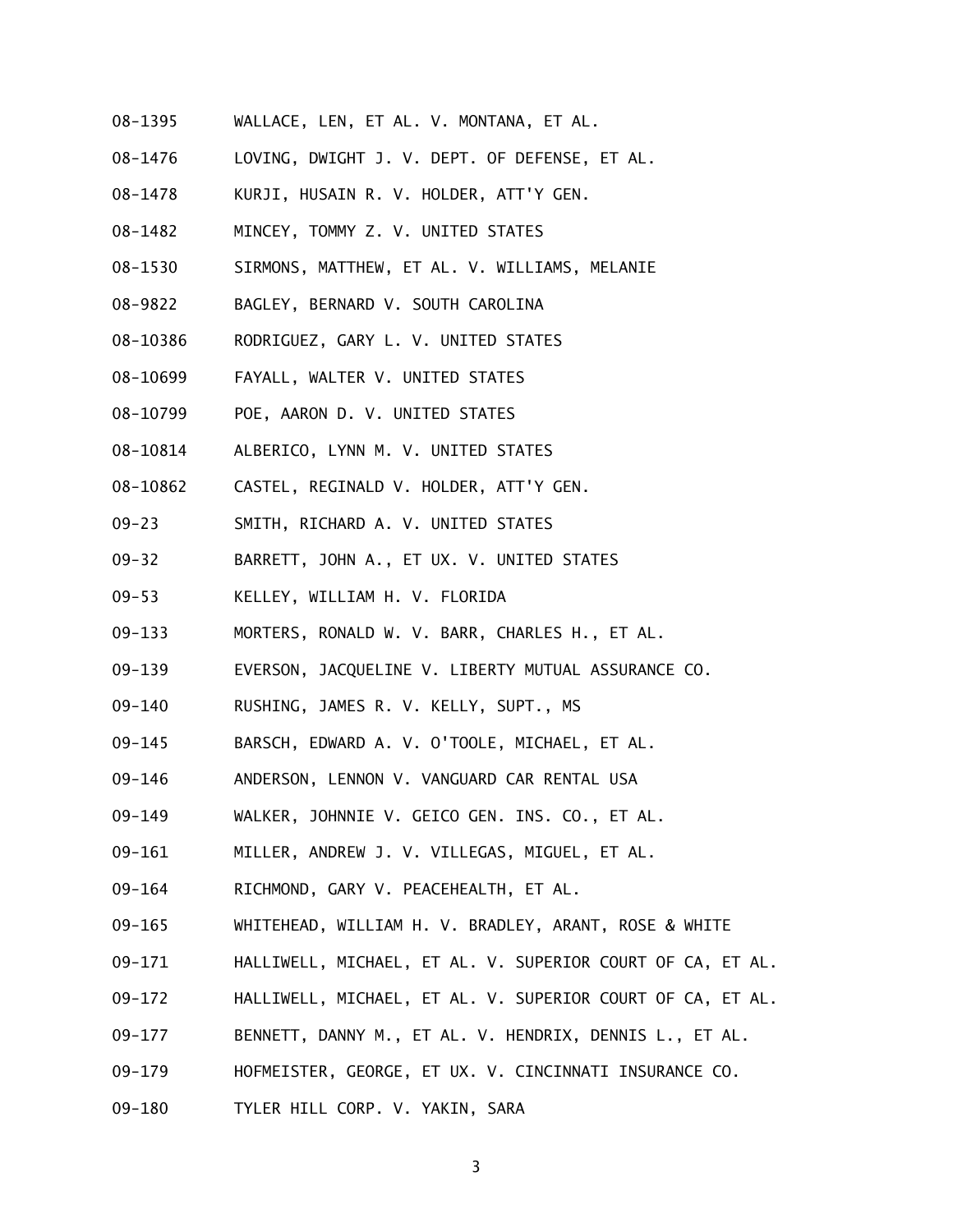- 09-196 WARD, JOSEPH P. V. INT. UN. OF OP. ENGR'S
- 09-210 FRAZIER, ROBERT E. V. SEBELIUS, SEC. OF H&HS
- 09-226 FRENCH, RICHARD V. LEMERY, JONATHAN
- 09-240 HAFTERSON, BARBARA, ET VIR V. UNITED STATES
- 09-243 LEIBOWITZ, DAVID P. V. SYSTEMS DIVISION, INC.
- 09-249 MARTINI, ANTHONY V. AT&T, INC., ET AL.
- 09-255 VELEZ, VICTOR V. ILLINOIS
- 09-256 OLOFSON, DAVID V. UNITED STATES
- 09-268 MORRIS, ROBIN A. V. FAMILY DOLLAR STORES, INC.
- 09-269 WRIGHT, JAMES V. UNITED STATES
- 09-276 LIBERTY COUNSEL, ET AL. V. FL BAR BOARD OF GOVERNORS
- 09-281 DEMAREST, ROGER V. UNITED STATES
- 09-290 BATTLE, JOSE V. UNITED STATES
- 09-295 BERT, COLVIN I. V. COMPTROLLER OF THE TREASURY
- 09-316 DAVIS, JOHN E. V. UNITED STATES
- 09-319 LACEY, STEVEN V. UNITED STATES
- 09-324 WILEY, JUDY A. V. PAULSON, SEC. OF TREASURY, ET AL.
- 09-5012 MURRAY, GERALD D. V. FLORIDA
- 09-5090 HYDE, CHRISTOPHER S. V. ALABAMA
- 09-5192 UPTON, GEORGE L. V. UNITED STATES
- 09-5251 ROACH, JEFFREY D. V. UNITED STATES
- 09-5269 MURPHY, JOSEPH D. V. OHIO
- 09-5636 HENDERSON, ARTHUR L. V. HERNANDEZ, WARDEN
- 09-5637 HILL, LEONTAE V. KEMNA, SUPT., CROSSROADS
- 09-5639 HUDSON, LARRY V. THALER, DIR., TX DCJ
- 09-5641 HAYNES, MICHAEL R. V. BLACKETTER, LISA, ET AL.
- 09-5642 GUNNETT, DELBERT J. V. WOOD, WARDEN
- 09-5645 GREEN, ANTONIO V. POLLARD, WARDEN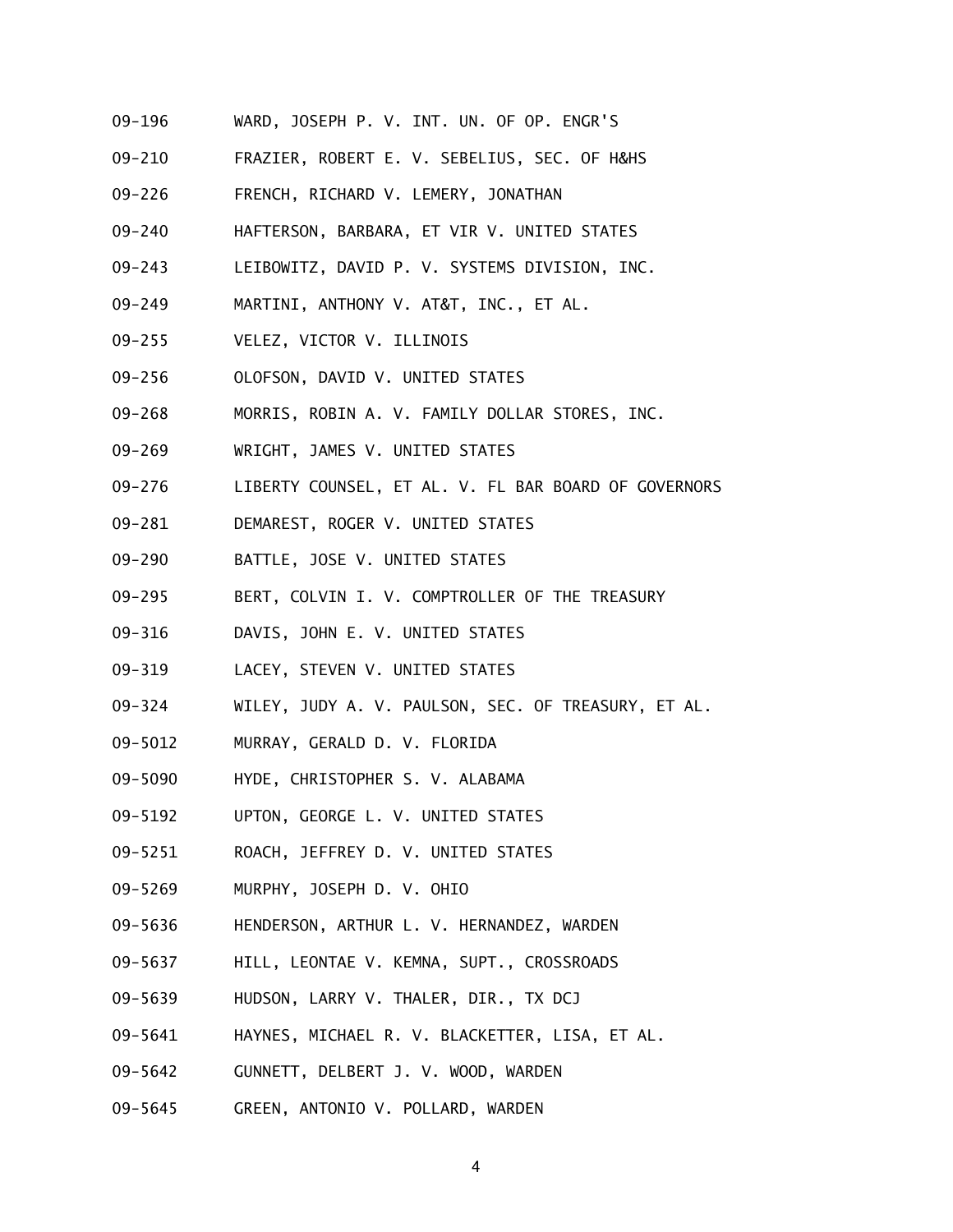- 09-5651 ROACH, JIMMIE V. MISSISSIPPI
- 09-5663 WARLICK, CURTIS V. McNEIL, SEC., FL DOC, ET AL.
- 09-5664 WARLICK, CURTIS V. McNEIL, SEC., FL DOC, ET AL.
- 09-5665 RUCKER, JOHNNY A. V. NORRIS, DIR., AR DOC
- 09-5673 McNEILL, ROSZETTA M. V. WAYNE COUNTY, MI
- 09-5678 HUUSKO, DAVID G. V. JENKINS, WARDEN
- 09-5679 HUNT, MANUEL L. V. FELKER, WARDEN
- 09-5681 GROSS, JEREMY D. V. KNIGHT, SUPT., PENDLETON
- 09-5684 GRAHAM, NEAL T. V. ADDISON, WARDEN
- 09-5686 LOPEZ, RUDOLFO V. TEXAS
- 09-5689 LOPEZ, RUDOLFO V. TEXAS
- 09-5693 MOORE, CARLOS V. McNEIL, SEC., FL DOC, ET AL.
- 09-5695 THOMAS, LORENZO E. V. THALER, DIR., TX DCJ, ET AL.
- 09-5698 VALLADARES, MAXIMO V. McNEIL, SEC., FL DOC
- 09-5700 MOFFETT, CURTIS R. V. TEXAS
- 09-5701 McFARLAND, KELLEY A. V. THALER, DIR., TX DCJ
- 09-5704 WILLIAMS, BENJAMIN V. NORRIS, DIR., AR DOC
- 09-5711 GRANT, DONALD A. V. OKLAHOMA
- 09-5716 BONNER, THADDEUS K. V. MARSHALL, WARDEN
- 09-5717 BATISTE, RODERICK A. V. THALER, DIR., TX DCJ
- 09-5718 BROOKS, LARRY V. DORMIRE, SUPT., JEFFERSON CITY
- 09-5720 BAKER, CHRISTOPHER V. GEORGIA
- 09-5721 ANDREWS, DEAN P. V. HOWES, WARDEN
- 09-5723 SHANNON, LEVAR D. V. BERGHUIS, WARDEN
- 09-5724 ROBINSON, DARRIN V. LeBLANC, WARDEN
- 09-5725 RICHARDSON, DAVID D. V. THOMAS, PAUL, ET AL.
- 09-5727 McDANIEL, JAMES V. SUTHERS, ATT'Y GEN. OF CO, ET AL.
- 09-5735 LOPEZ, JESUS M. V. WALLACE, MICHAEL, ET AL.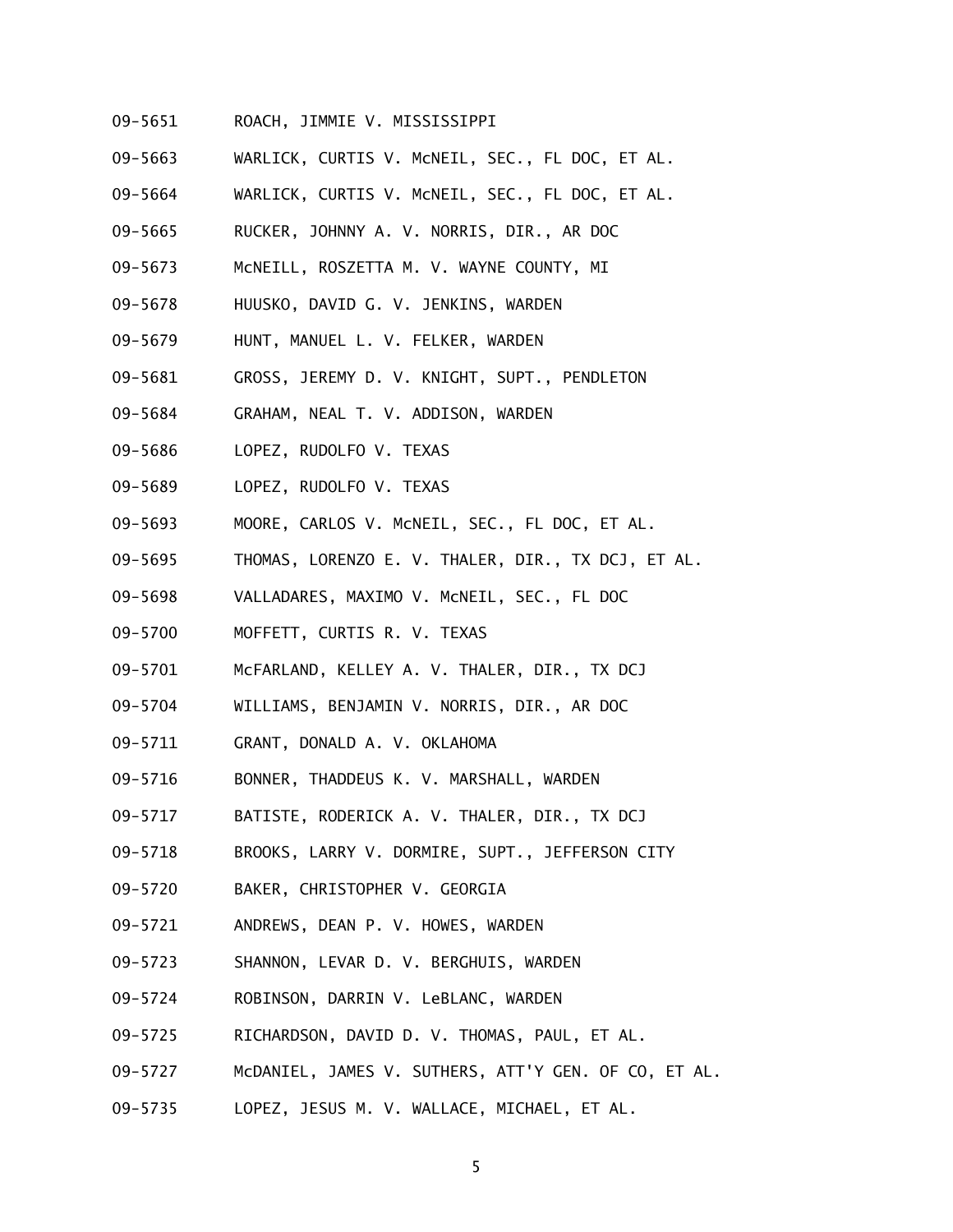- 09-5740 BROWN, NORMAN V. USCA 9
- 09-5741 BLAXTON, OTIS D. V. BOCA GRANDE FOODS, ET AL.
- 09-5742 AGUILAR, JOSE C. V. TEXAS
- 09-5744 BARBER, LARRY J. V. FLORIDA
- 09-5748 HAWKINS, DAVID A. V. WASHINGTON
- 09-5750 HARRIS, VICTOR V. TERRY, WARDEN
- 09-5751 GOCIO, RICHARD D. V. FLORIDA
- 09-5756 PHILLIPS, JACQUELINE A. M. V. DISTRICT OF COLUMBIA, ET AL.
- 09-5762 JOSEPH, DARREN A. V. CURRY, WARDEN, ET AL.
- 09-5765 O'DIAH, AROR V. NEW YORK
- 09-5770 ANTONSSON, ANNA K. V. KAST, JOHN
- 09-5774 CHUMPIA, BAMRUNG P. V. MEMPHIS, TN, ET AL.
- 09-5777 JOHNSON, JEREMIAH V. FLORIDA
- 09-5794 OLIVAREZ, LOUIS A. V. THALER, DIR., TX DCJ
- 09-5796 GASKINS, RAYMOND L. V. VIRGINIA
- 09-5798 RANGEL, JERRY V. TEXAS
- 09-5807 DAVIS, JOHN E. V. FLORIDA
- 09-5813 THOMAS, MICHAEL, ET AL. V. ST. PAUL, MN
- 09-5822 TILLMAN, ERNEST L. V. TEXAS
- 09-5825 TORRENCE, THOMAS J. V. OZMINT, DIR., SC DOC
- 09-5828 LARRY, THOMAS M. V. BRANKER, WARDEN
- 09-5829 JOHNSON, MILTON D. V. CALIFORNIA
- 09-5832 LAY, RICHARD V. LOUISIANA
- 09-5834 PAGE, BRYAN E. V. THALER, DIR., TX DCJ
- 09-5835 DEAN, GARY S. V. BLAISDELL, WARDEN
- 09-5836 ALLEN, MICHAEL E. V. BARNES, DEPUTY SHERIFF, ET AL.
- 09-5843 LYLES, RONNIE M. V. LEMMON, MARY ANN V., ET AL.
- 09-5849 BRYANT, T. TERELL V. METRO/STATE NEWSPAPER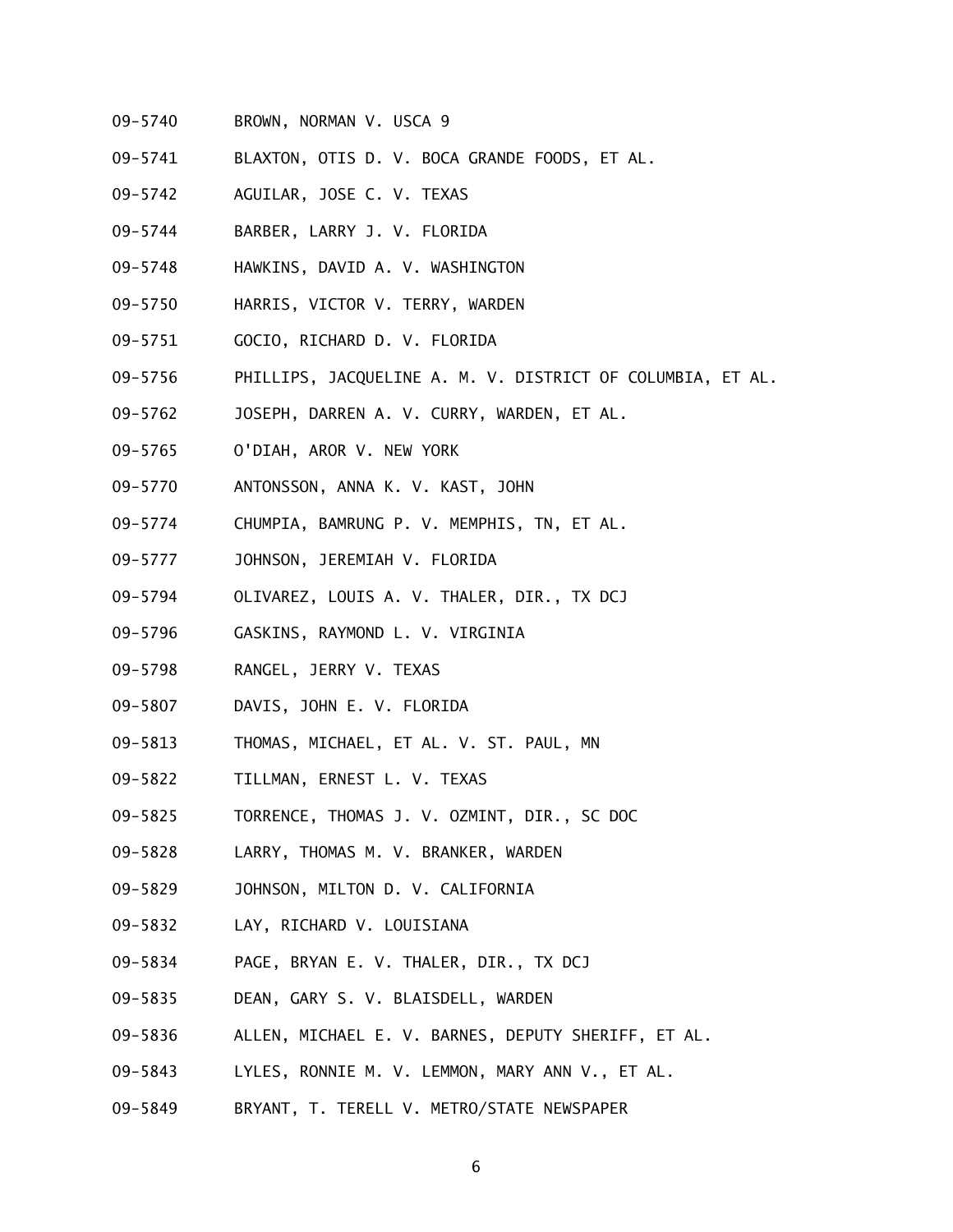- 09-5850 PERKINS, TAMECHE A. V. VIRGINIA
- 09-5851 MEDINA, NESTOR V. ILLINOIS
- 09-5855 THOMPSON, RAHN V. ADAMS, WARDEN
- 09-5858 KELLEY, DAWN V. OHIO
- 09-5860 EWING, SHANNON V. BERGERON, SUPT., BRIDGEWATER
- 09-5862 DORTCH, FRANK J. V. PENNSYLVANIA
- 09-5864 MILLER, CHARLES V. McNEIL, SEC., FL DOC, ET AL.
- 09-5865 MULDROW, CHARLES L. V. DENNEY, WARDEN
- 09-5866 BENSON, RICKY V. LUTTRELL, SHERIFF, ET AL.
- 09-5867 DAVIS, BRYAN V. VANDERVILLE, D. E., ET AL.
- 09-5869 HEARNS, DWAYNE V. NH STATE PRISON
- 09-5872 PEOPLES, TIMOTHY V. WILLIAMS, BARBARA J., ET AL.
- 09-5874 GUADARRAMA, JORGE V. TILTON, JAMES E., ET AL.
- 09-5877 CAMPBELL, DERRICK V. SEPTA
- 09-5883 YOUNG, ATHENA V. HOLDERNESS, JAMES W., ET AL.
- 09-5891 RUIZ, LUIS V. HOFBAUER, WARDEN, ET AL.
- 09-5892 ROHDEN, HENRY S. V. TEXAS
- 09-5902 GRIFFIN, HENRY L. V. ORTIZ, JOSEPH G., ET AL.
- 09-5903 HARRIS, JONATHAN M. V. CALIFORNIA
- 09-5904 HUNTER, RODNEY M. V. THALER, DIR., TX DCJ
- 09-5916 POWERS, THOMAS V. SNYDER, DONALD N., ET AL.
- 09-5921 HAQUE, SERAJUL V. IMMIGRATION AND CUSTOMS
- 09-5925 LINTON, IVAN E. V. HOLDER, ATT'Y GEN.
- 09-5928 NIKA, AVRAM V. NEVADA
- 09-5938 TYSON, ELLIOTT D. V. MIZE, WARDEN
- 09-5956 CATLEDGE, LEE V. MUELLER, DIR., FBI, ET AL.
- 09-5962 WILSON, ROBERT S. V. SPENCER, SUPT., NORFOLK
- 09-5977 RITTNER, DANIEL L. V. WILLIAMS, WARDEN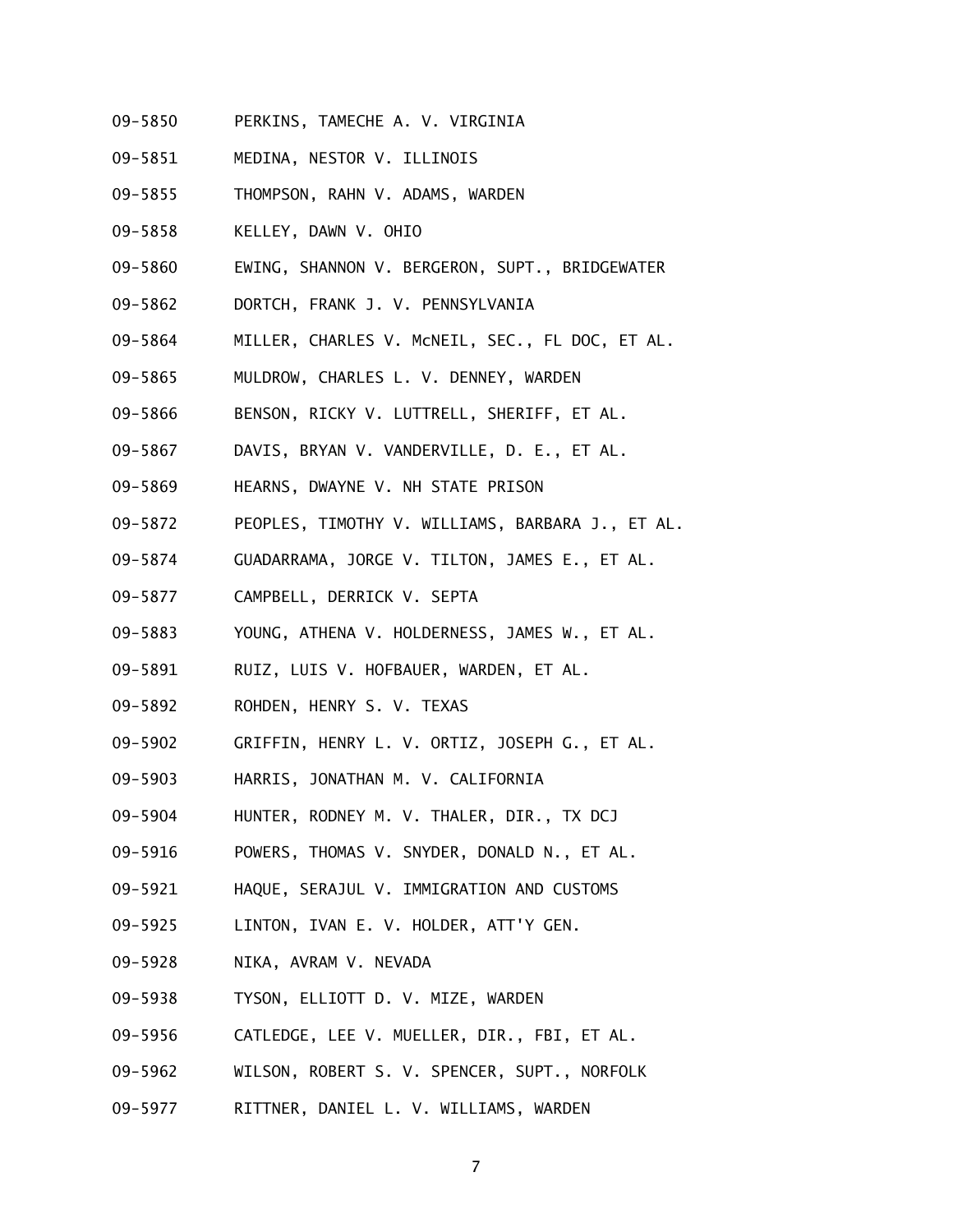- 09-5980 SABET, FERESHTEH V. INTEL CORP.
- 09-5988 WARMAN, STEVEN E. V. MARBERRY, WARDEN, ET AL.
- 09-6006 BARNES, ROBERT R. V. FLORIDA
- 09-6010 GURNSEY, JOSEPH L. V. CALIFORNIA, ET AL.
- 09-6013 HILL, EDWARD V. EMPLOYMENT SERVICES, ET AL.
- 09-6028 CORTINAS, ARMANDO B. V. NEVADA
- 09-6066 TAYLOR, ROBERT V. ROPER, SUPT., POTOSI
- 09-6089 CHILDRESS, RAYMOND V. CAMERON, SUPT., CRESSON
- 09-6109 WALKER, JEFFREY A. V. ZENK, WARDEN, ET AL.
- 09-6119 CONN, JOHN V. KLOPOTOSKI, SUPT., DALLAS
- 09-6174 GASTON, KANAL V. V. USPS, ET AL.
- 09-6200 WILLIAMS, DAVID V. DREW, WARDEN
- 09-6205 McINTYRE, JOE L. V. UNITED STATES
- 09-6206 TRAVIS, BRYAN L. V. PARK CITY MUNICIPAL, ET AL.
- 09-6207 TATE, KATRINA V. V. MSPB
- 09-6211 TROXELLE, OWEN BRITTON V. UNITED STATES
- 09-6217 SMITH, MALIK V. UNITED STATES
- 09-6218 ROLLNESS, RODNEY L. V. UNITED STATES
- 09-6219 SPRIGGS, DENNIS V. UNITED STATES
- 09-6230 POLLINO, AMANZA J. V. UNITED STATES
- 09-6232 CLAY, GLEN B. V. UNITED STATES
- 09-6235 BROWN, ERROL V. KERESTES, SUPT., MAHANOY, ET AL.
- 09-6240 HUSSAIN, ALEEM V. UNITED STATES
- 09-6242 ISOM, NINOUS V. UNITED STATES
- 09-6246 TYLER, TERRY V. UNITED STATES
- 09-6247 ALEXEEV, BORIS V. UNITED STATES
- 09-6251 BIRDSONG, CORNELIUS V. UNITED STATES
- 09-6252 MENDOZA-ZARAGOZA, PEDRO V. UNITED STATES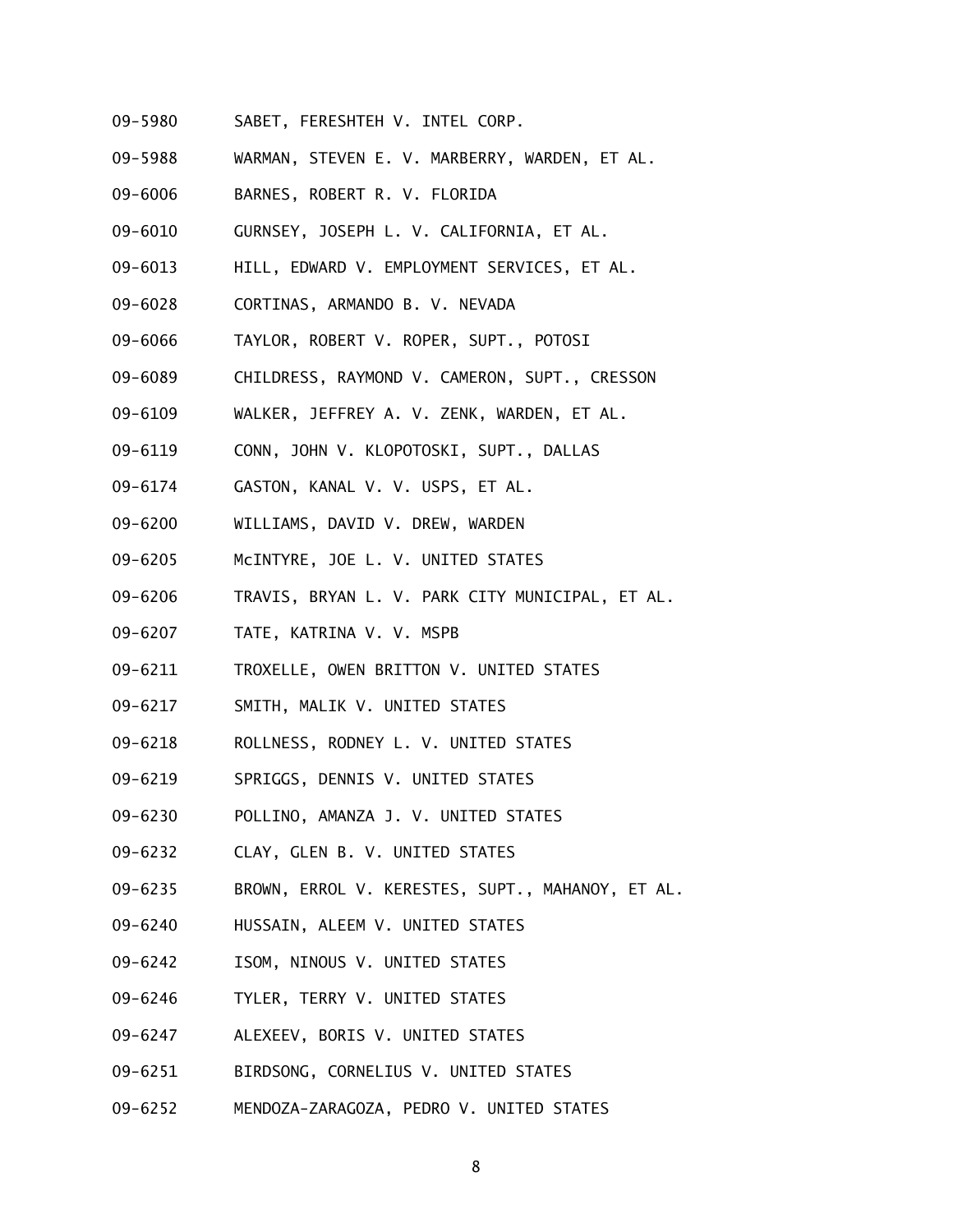- 09-6253 PAREDES, MAURICIO A. V. MARSHALL, WARDEN
- 09-6254 MOORE, BLAINE C. V. UNITED STATES
- 09-6259 PINE, WADE R. V. UNITED STATES
- 09-6262 HOEY, TONY V. UNITED STATES
- 09-6263 ROBINSON, LEE CURTIS V. UNITED STATES
- 09-6264 PITTS, EDGAR N. V. UNITED STATES
- 09-6269 DINKENS, AVONTA V. UNITED STATES
- 09-6271 ELMARDOUDI, ABDEL-ILLAH V. UNITED STATES
- 09-6275 NORRIS, RAYFORD V. UNITED STATES
- 09-6278 FONVILLE, ERIC D. V. UNITED STATES
- 09-6279 ZALDIVAR, ANTONIO V. UNITED STATES
- 09-6284 AZUBIKE, FRANKLIN V. UNITED STATES
- 09-6286 BERMEA-BOONE, FRANCISCO J. V. UNITED STATES
- 09-6287 MILLER, HENRY E. V. UNITED STATES
- 09-6288 RODRIGUEZ, HECTOR V. UNITED STATES
- 09-6289 RIVERA, OSEI V. UNITED STATES
- 09-6290 SCALES, ANDRE V. UNITED STATES
- 09-6292 GILYARD, KENYOUN V. UNITED STATES
- 09-6293 MIGGINS, DARRELL D. V. UNITED STATES
- 09-6295 EPPS, HUGH V. UNITED STATES
- 09-6298 TODD, XAVIER S. V. FCI MEMPHIS, ET AL.
- 09-6300 ZAYAS, LUIS V. UNITED STATES
- 09-6301 BROWN, ANTONIO V. UNITED STATES
- 09-6303 ROBERTS, MAURICE D. V. UNITED STATES
- 09-6305 STORY, OTIS L. V. UNITED STATES
- 09-6310 PRATT, GARY C. V. UNITED STATES
- 09-6314 GREEN, ANTHONY V. UNITED STATES
- 09-6315 TAYLOR, MELVIN V. UNITED STATES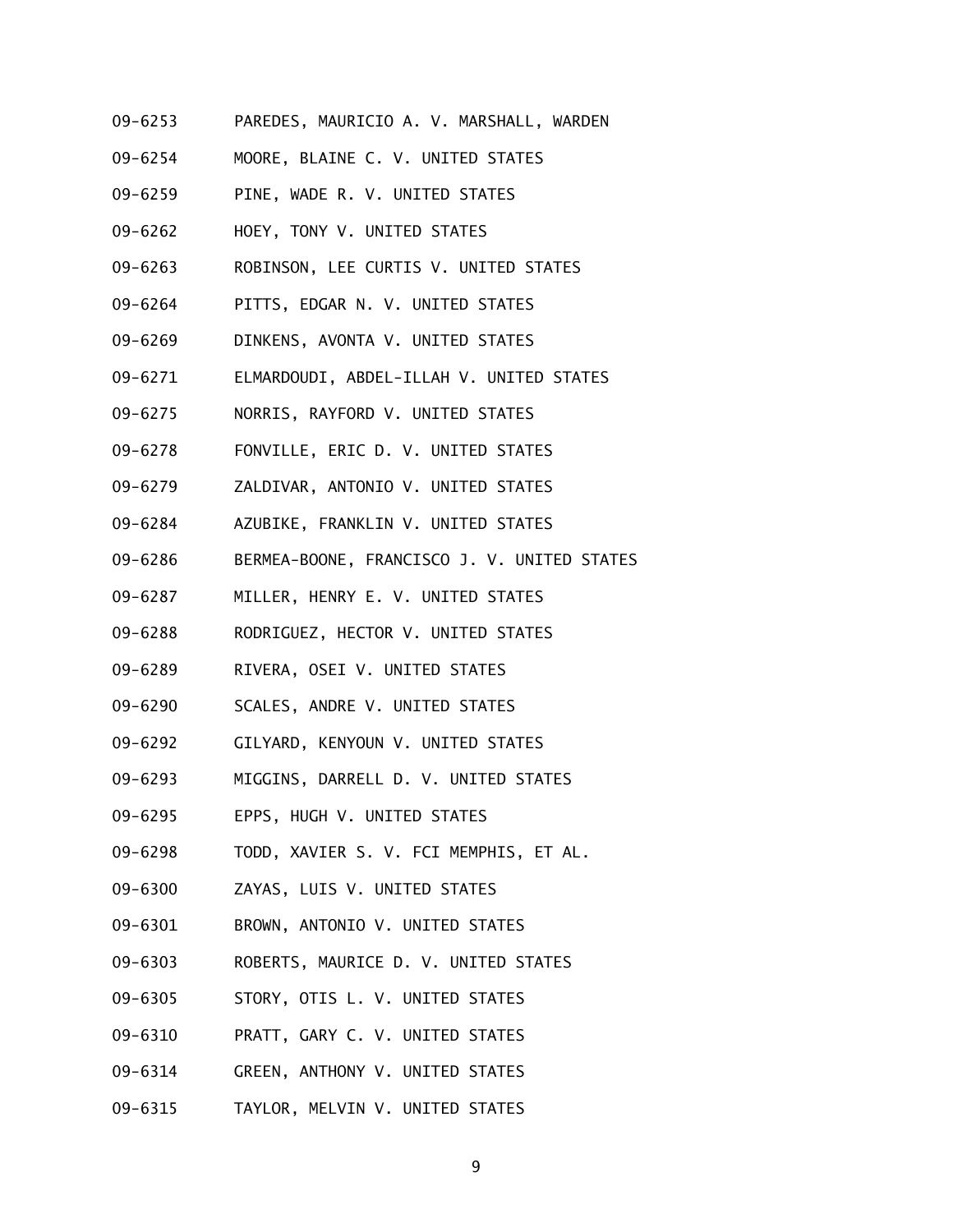- 09-6316 WELLS, ERIC V. V. UNITED STATES
- 09-6317 LITTLEJOHN, TRAVIS V. UNITED STATES
- 09-6320 COCHRAN, ERIC J. V. UNITED STATES
- 09-6321 DEAN, MICHAEL V. UNITED STATES
- 09-6322 DE LEON-GODINEZ, MAINO R. V. UNITED STATES
- 09-6323 CIOCAN, VASILE V. UNITED STATES
- 09-6324 CANTU, CONRADO V. UNITED STATES
- 09-6325 QUEZADA-ENRIQUEZ, ENRIQUE V. UNITED STATES
- 09-6326 STEWART, ALPHONSO V. UNITED STATES
- 09-6329 SAVOCA, THOMAS J. V. UNITED STATES
- 09-6330 SETTLE, KELVIN V. UNITED STATES
- 09-6331 RIVERA, LUIS F. V. NOLAN, DAVID
- 09-6333 SULLIVAN, KARL V. UNITED STATES
- 09-6335 DICKENS, BRIAN V. UNITED STATES
- 09-6336 CHESTER, CARL V. UNITED STATES
- 09-6337 DOYLE, PATRICK V. UNITED STATES
- 09-6340 JACKSON, HAROLD V. UNITED STATES
- 09-6342 LEWIS, KENNETH W. V. UNITED STATES
- 09-6343 JACKSON, ETHEL M. V. UNITED STATES
- 09-6346 LIRETTE, MILTON A. V. UNITED STATES
- 09-6347 BROWN, BILLY V. UNITED STATES
- 09-6348 ALEXANDER, RODNEY A. V. UNITED STATES
- 09-6349 BENITEZ-AVILA, SALVI R. V. UNITED STATES
- 09-6350 KONSAVICH, MARK J. V. UNITED STATES
- 09-6354 BISHAWI, AHMAD V. UNITED STATES
- 09-6355 UNDERWOOD, DAVID C. V. UNITED STATES
- 09-6356 WILLIAMS, NORRIS V. UNITED STATES
- 09-6357 WILLIAMS, CLEVON V. UNITED STATES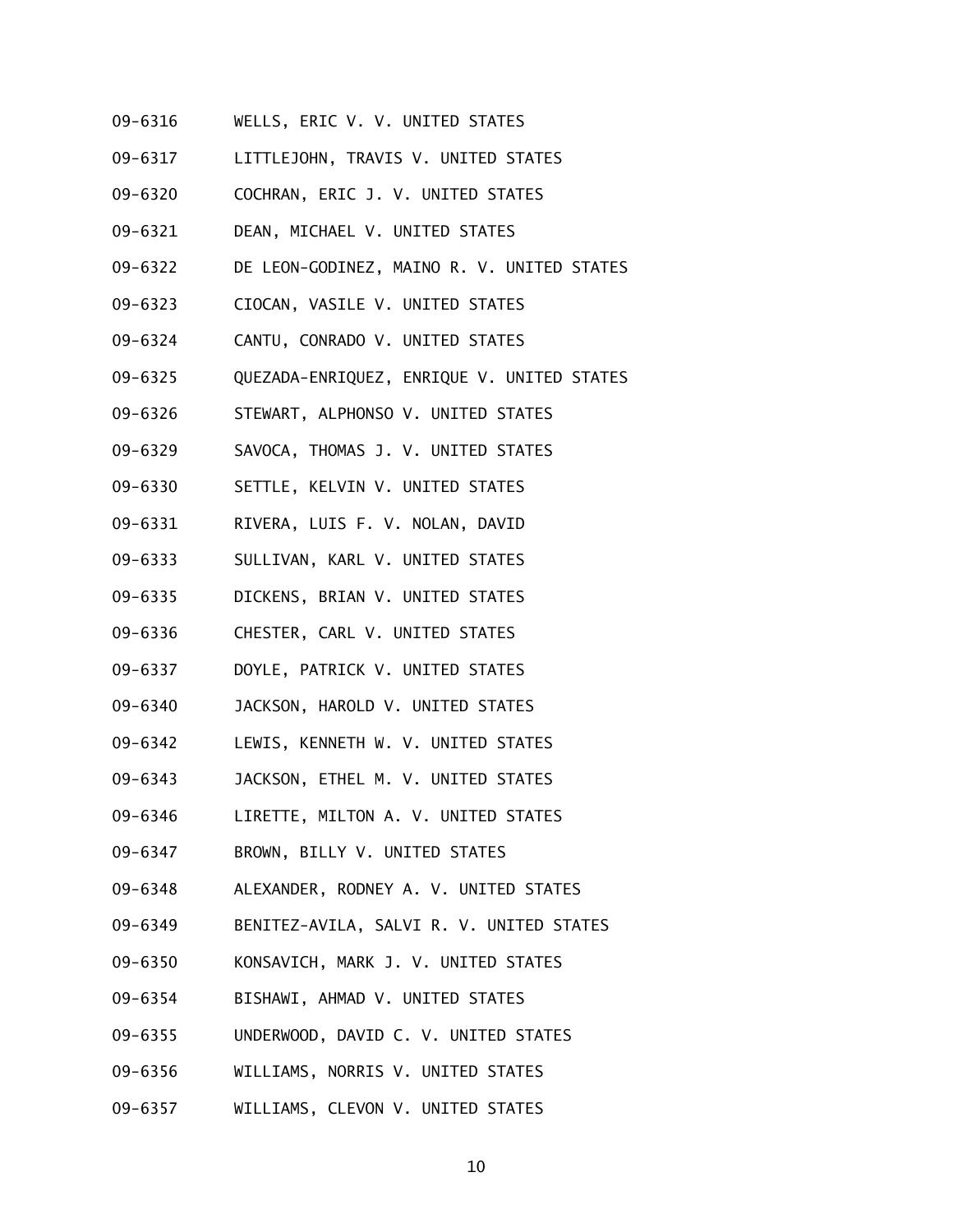- 09-6358 THOMAS, JAMES E. V. UNITED STATES
- 09-6359 UNDERWOOD, BRIAN V. UNITED STATES
- 09-6360 PETTIETTE, REISA L. V. UNITED STATES
- 09-6361 PORTER, ARNIE V. UNITED STATES
- 09-6364 ROBERTS, LESEAN V. UNITED STATES
- 09-6368 JORDAN, MARK V. FEDERAL BUREAU OF PRISONS, ET AL.
- 09-6370 DIAZ, RUBEN V. UNITED STATES
- 09-6373 RASHAD, AHMAD J. V. UNITED STATES
- 09-6374 DAVIS, KENNETH L. V. TENNESSEE
- 09-6377 HILL, GREGORY V. UNITED STATES
- 09-6380 GALLAGOS, GERMAN V. UNITED STATES
- 09-6381 MULLEN, KEITH L. V. UNITED STATES
- 09-6386 BACCAM, PHASUNG L. V. UNITED STATES
- 09-6390 ROGERS, TREVINO E. V. UNITED STATES
- 09-6393 TILGHMAN, MARSHALL V. UNITED STATES
- 09-6403 JAMES, STEVEN V. UNITED STATES
- 09-6404 MALONE, JIMMY V. UNITED STATES
- 09-6405 WHEELER, JAMES V. UNITED STATES
- 09-6407 URBANO, ROBBIE S. V. UNITED STATES
- 09-6409 BLOCKER, TORIANO H. V. UNITED STATES
- 09-6415 STYER, BRETT V. UNITED STATES
- 09-6418 CLARK, THOMAS H. V. UNITED STATES
- 09-6423 SCOTT, GINO V. V. UNITED STATES
- 09-6427 MARGUET-PILLADO, CARLOS J. V. UNITED STATES
- 09-6432 BOAM, PATRICK T. V. UNITED STATES
- 09-6438 THOMAS, BENJAMIN V. UNITED STATES
- 09-6444 DARTEZ, ANTHONY V. UNITED STATES
- 09-6445 DOUGLAS, BERNARD V. UNITED STATES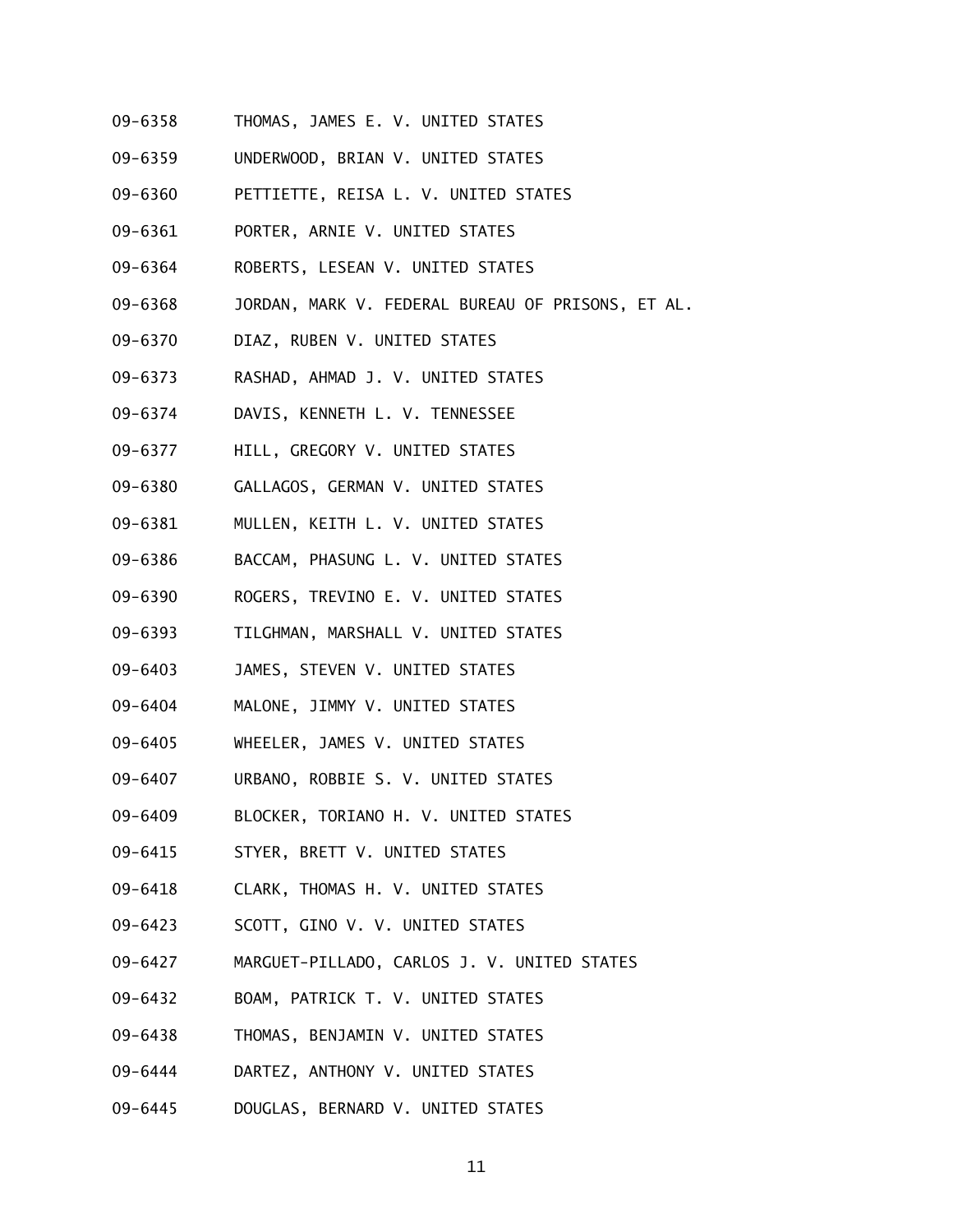- 09-6446 CHATMAN, CLARENCE L. V. UNITED STATES
- 09-6452 LOVE, ROBERT C. V. UNITED STATES
- 09-6455 POMALES-PIZARRO, JESUS V. UNITED STATES
- 09-6456 MOORE, CURTIS V. UNITED STATES
- 09-6460 SETSER, GREGORY E. V. UNITED STATES
- 09-6466 ZETINO-MORALES, EDDY R. V. UNITED STATES
- 09-6476 COLSON, MICHAEL V. UNITED STATES
- 09-6478 COLLINS, TONY L. V. UNITED STATES
- 09-6482 BELL, ANTONIO V. UNITED STATES
- 09-6484 BREWSTER, MICHAEL I. V. UNITED STATES
- 09-6485 BARAJAS, JOSE M. V. UNITED STATES
- 09-6487 JONES, WILLIE H. V. UNITED STATES
- 09-6489 JOHNS, SHELTON V. UNITED STATES
- 09-6490 NOBLE, ROBERT E. V. UNITED STATES
- 09-6496 BUNCHAN, JAMES V. UNITED STATES
- 09-6498 BROWN, LONNELL V. UNITED STATES
- 09-6499 BENDER, TRAVIS R. V. UNITED STATES
- 09-6503 SOTO-COSME, CHRISTIAN V. UNITED STATES
- 09-6506 EAMES, LARRY R. V. UNITED STATES

The petitions for writs of certiorari are denied.

- 08-10604 BAKER, JONATHAN, ET AL. V. UNITED STATES
- 08-10885 McCARGO, DUSTIN L. V. UNITED STATES

 The petitions for writs of certiorari are denied. Justice Sotomayor took no part in the consideration or decision of these petitions.

09-45 NORRIS, DIR., AR DOC V. SASSER, ANDREW

 The motion of respondent for leave to proceed *in forma pauperis* is granted. The petition for a writ of certiorari is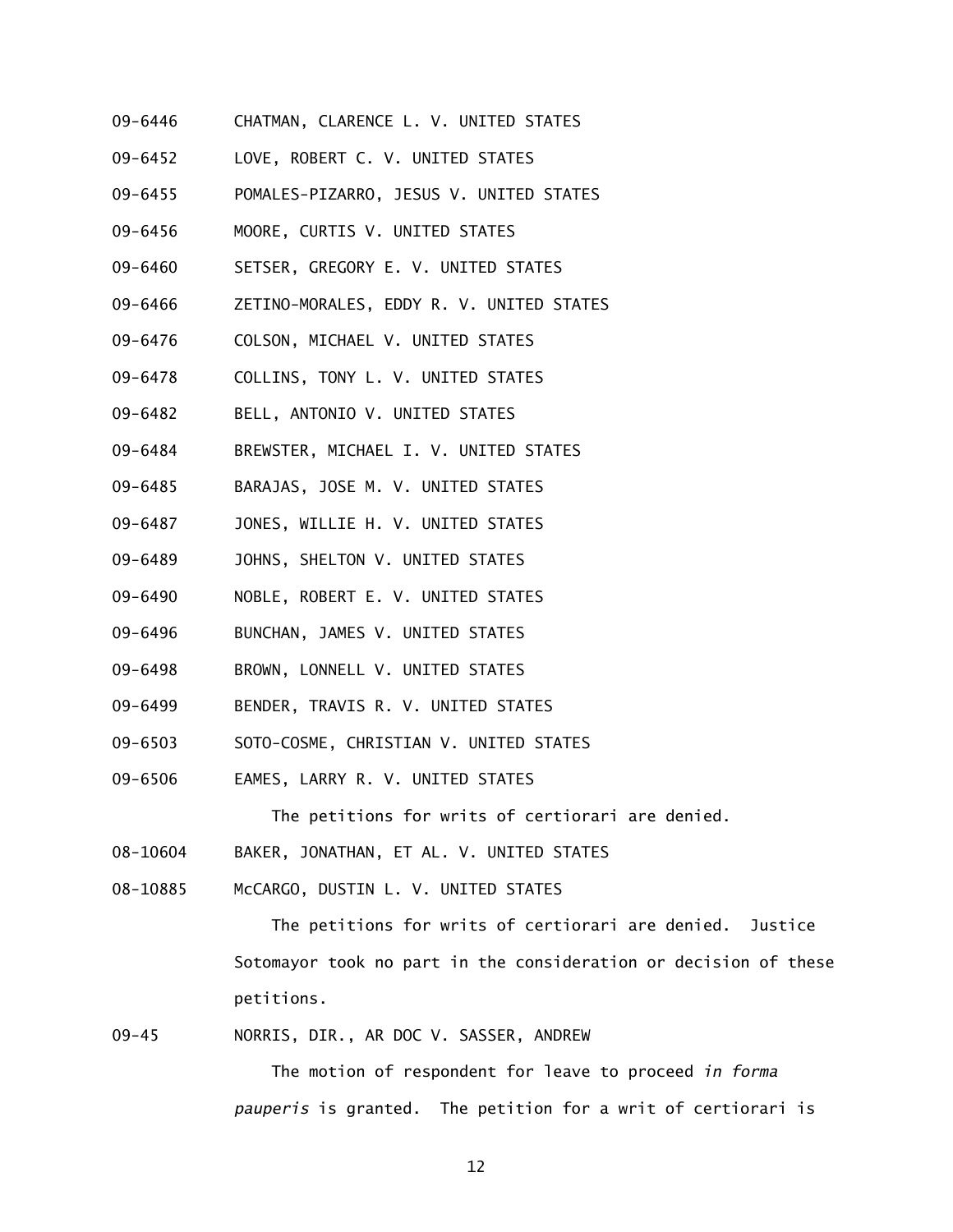denied.

- 09-186 COLON, MIRIAM R. V. HOLDER, ATT'Y GEN.
- 09-5194 JOSEPHBERG, RICHARD V. UNITED STATES

 The petitions for writs of certiorari are denied. Justice Sotomayor took no part in the consideration or decision of these petitions.

09-5683 GRIFFIN, WILLIE J. V. SAMUELS, WARDEN, ET AL.

 The motion of petitioner for leave to proceed *in forma pauperis* is denied, and the petition for a writ of certiorari is dismissed. See Rule 39.8.

09-5761 LUO, JENN-CHING V. HEMPSTEAD, NY, ET AL.

 The petition for a writ of certiorari is denied. Justice Sotomayor took no part in the consideration or decision of this petition.

09-5789 SIBLEY, MONTGOMERY B. V. USCA DC

 The motion of petitioner for leave to proceed *in forma pauperis* is denied, and the petition for a writ of certiorari is dismissed. See Rule 39.8.

09-5816 UZAMERE, CHERYL D. V. ALLEN E. KAYE, P.C., ET AL.

 The petition for a writ of certiorari is denied. Justice Sotomayor took no part in the consideration or decision of this petition.

09-5861 CARBIN, CHRISTOPHER V. BENNETT, ARTHUR, ET AL.

 The motion of petitioner for leave to proceed *in forma pauperis* is denied, and the petition for a writ of certiorari is dismissed. See Rule 39.8. As the petitioner has repeatedly abused this Court's process, the Clerk is directed not to accept any further petitions in noncriminal matters from petitioner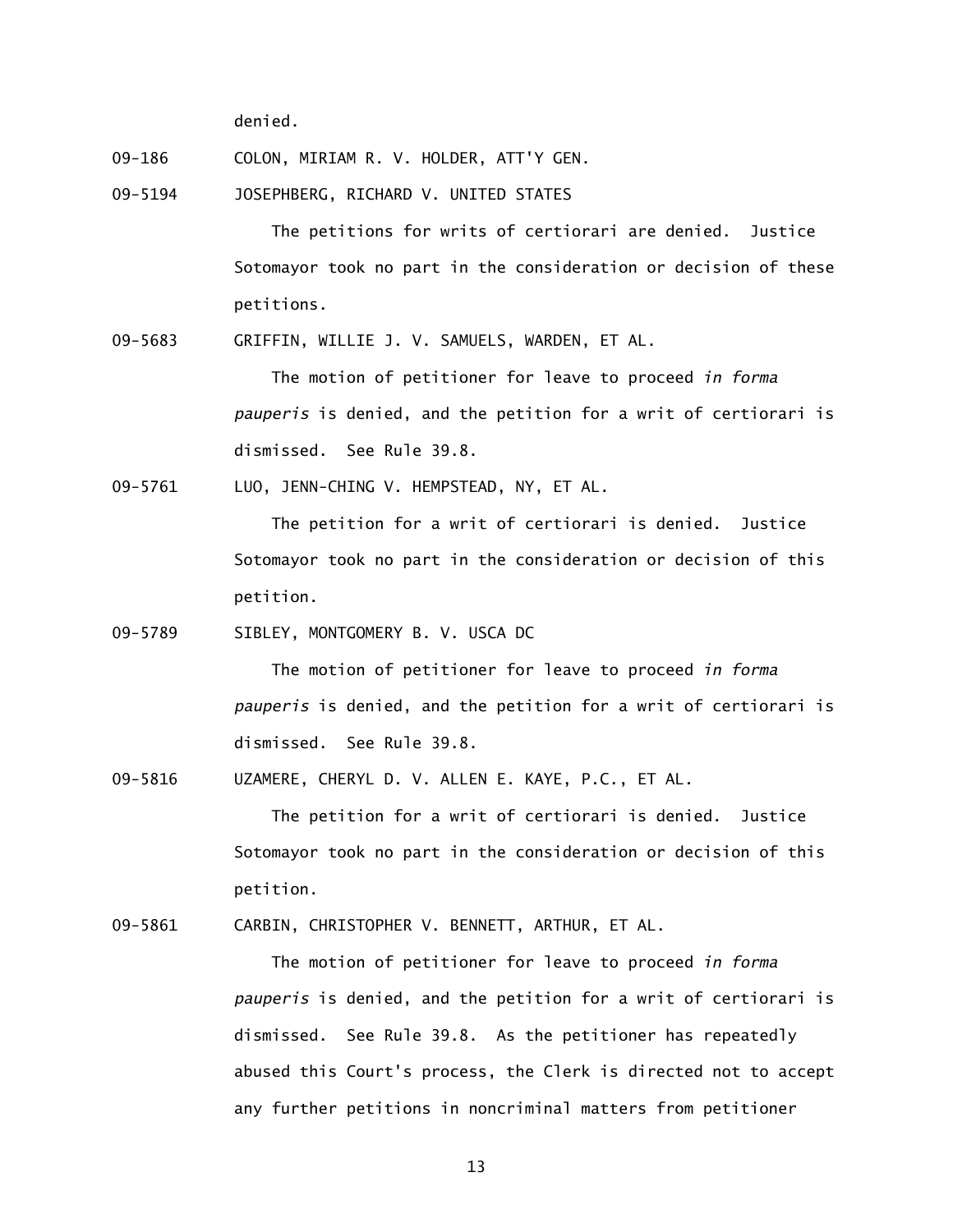unless the docketing fee required by Rule 38(a) is paid and the petition is submitted in compliance with Rule 33.1. See *Martin*  v. *District of Columbia Court of Appeals*, 506 U.S. 1 (1992) (*per curiam*). Justice Stevens dissents. See *id.,* at 4, and cases cited therein.

09-5863 DAVIS, JALONE V. SMITH, SUPT., SHAWANGUNK

 The petition for a writ of certiorari is denied. Justice Sotomayor took no part in the consideration or decision of this petition.

- 09-5885 SIBLEY, MONTGOMERY B. V. FLORIDA BAR, ET AL.
- 09-5889 SMITH, ERIC D. V. HUCKINS, STEPHEN J.
- 09-5899 SOTO, CARLOS V. BIRKETT, THOMAS, ET AL.
- 09-5920 FARRIS, HAROLD J. V. WHALEY, NANCY J., ET AL.

 The motions of petitioners for leave to proceed *in forma pauperis* are denied, and the petitions for writs of certiorari are dismissed. See Rule 39.8.

- 09-6280 LUNA, ALEX A. V. UNITED STATES
- 09-6296 YALINCAK, AYFER V. UNITED STATES
- 09-6408 AZZARA, PAUL G. V. UNITED STATES
- 09-6430 ALABI, TAIRU V. UNITED STATES
- 09-6454 MITCHELL, HASAN V. UNITED STATES

 The petitions for writs of certiorari are denied. Justice Sotomayor took no part in the consideration or decision of these petitions.

### **HABEAS CORPUS DENIED**

- 09-6313 IN RE RALPH FREDRICK
- 09-6388 IN RE KENNETH D. BEVERLY
- 09-6414 IN RE ARMANDO RAMIREZ